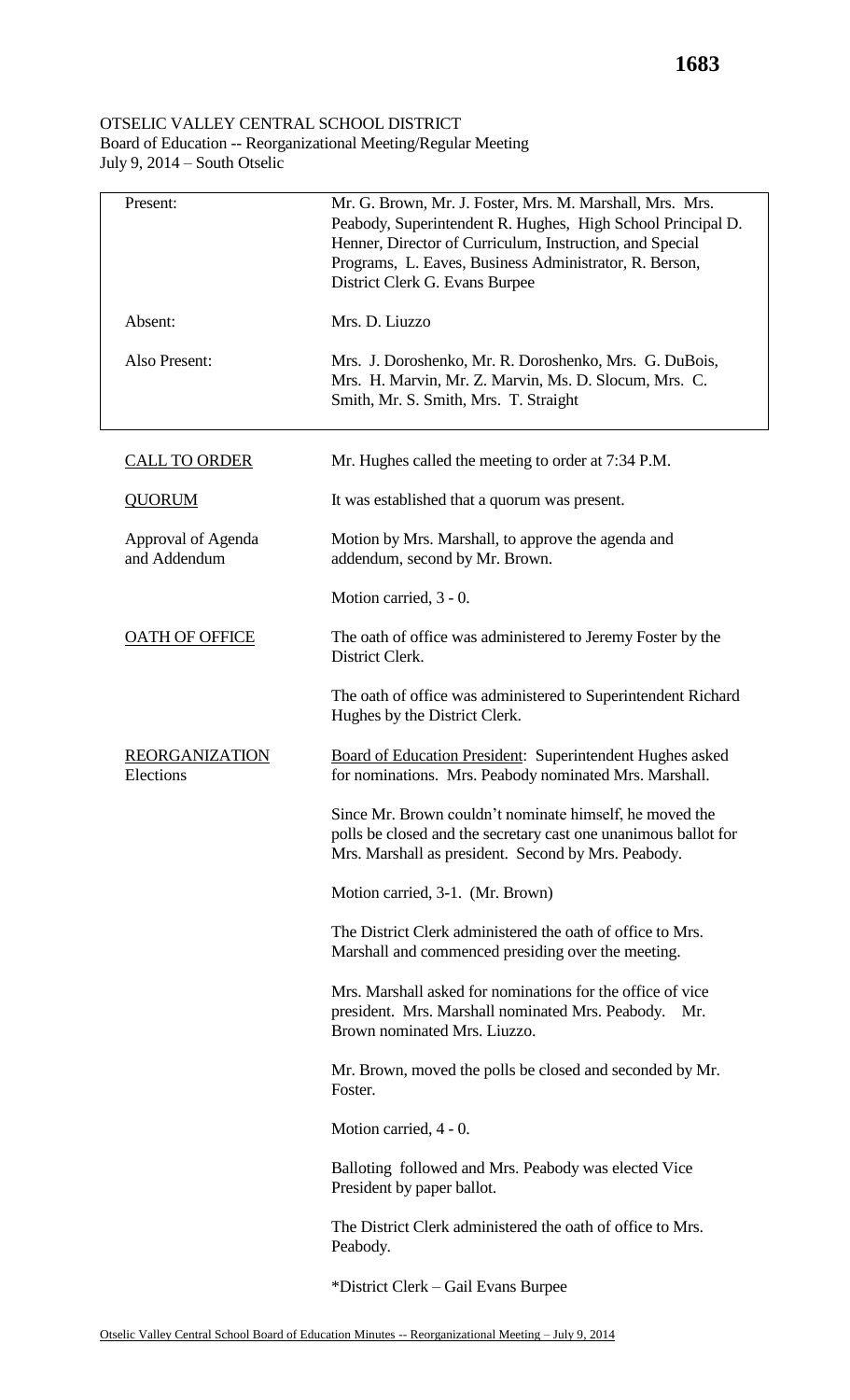|                     |          | Mrs. Peabody moved that Gail Evans Burpee be appointed<br>district clerk for the 2014 - 2015 school year at a stipend of<br>\$4,500.00, seconded by Mr. Foster.                                                                                                                 |                                         |
|---------------------|----------|---------------------------------------------------------------------------------------------------------------------------------------------------------------------------------------------------------------------------------------------------------------------------------|-----------------------------------------|
|                     |          | Motion carried unanimously, 4 - 0.                                                                                                                                                                                                                                              |                                         |
|                     |          | The president administered the oath of office.                                                                                                                                                                                                                                  |                                         |
|                     | Foster.  | *District Treasurer – Robert Berson<br>Mrs. Peabody moved that Robert Berson be appointed district<br>treasurer for the 2014 - 2015 school year, second by Mr.                                                                                                                  |                                         |
|                     |          | Motion carried unanimously, 4 - 0.                                                                                                                                                                                                                                              |                                         |
|                     |          | The district clerk administered the oath of office.                                                                                                                                                                                                                             |                                         |
| <b>Appointments</b> |          | Motion by Mr. Brown to approve the following appointments,<br>second by Mr. Foster:                                                                                                                                                                                             |                                         |
|                     | 1.<br>2. | *Deputy District Treasurer: Kellie Bishop<br>*District Tax Collector: NBT Bank at a stipend of<br>\$2,500.00<br>*The District has Public Employees Dishonesty Coverage<br>on the above officers; the Central Treasurer for<br>Extraclassroom Activity Accounts is also covered. |                                         |
|                     | 3.<br>4. | School Physician: Community Memorial Hospital<br>School Attorney: Matthew R. Fletcher - \$200.00/hour;<br>\$55.00/hour paralegal services; \$.55/mileage<br>reimbursement; copying, etc at an additional 10%<br>surcharge; other disbursements billed at cost                   |                                         |
|                     | 5.       | Susan Johns - \$195.00/hour plus disbursements<br>Central Treasurer for Extraclassroom Activity<br><b>Accounts: Gail Burpee</b>                                                                                                                                                 |                                         |
|                     | 6.       | Extraclassroom Activity Accounts Auditors: Richard<br>Hughes, Superintendent of Schools; Robert Berson,<br><b>District Treasurer</b>                                                                                                                                            |                                         |
|                     | 7.       | <b>Attendance Officer: District Clerk</b>                                                                                                                                                                                                                                       |                                         |
|                     | 8.       | Independent Auditor: Ciaschi, Dietershagen, Little,<br>Mickelson (General Purpose Financial Statement and<br>Federal Compliance Audit) - at a stipend of \$19,000.00                                                                                                            |                                         |
|                     | 9.       | Records Access Officer: Robert Berson                                                                                                                                                                                                                                           |                                         |
|                     | 10.      | Records Management Officer: Gail Evans Burpee                                                                                                                                                                                                                                   |                                         |
|                     | 11.      | Asbestos Designee: Kevin Springer                                                                                                                                                                                                                                               |                                         |
|                     | 12.      | Committee on Preschool Special Education:<br><b>Theresa Yantz</b>                                                                                                                                                                                                               | Psychologist                            |
|                     |          | <b>Judy Morgan</b>                                                                                                                                                                                                                                                              | <b>Parent Member</b>                    |
|                     |          | <b>Jill Sawyer</b>                                                                                                                                                                                                                                                              | <b>Parent Member</b>                    |
|                     |          | Erica LaBuz                                                                                                                                                                                                                                                                     | <b>Chenango County</b>                  |
|                     |          |                                                                                                                                                                                                                                                                                 | Representative                          |
|                     |          | Roseanne Lewis                                                                                                                                                                                                                                                                  | <b>Madison County</b><br>Representative |
|                     |          | Lacey Eaves                                                                                                                                                                                                                                                                     | C.P.S.E. Chairperson                    |
|                     |          | Pamela Adams                                                                                                                                                                                                                                                                    | <b>CPSE Co-Chairperson</b>              |
|                     |          | Diane Slocum                                                                                                                                                                                                                                                                    | <b>CPSE Co-Chairperson</b>              |
|                     | 13.      | Committee on Special Education:                                                                                                                                                                                                                                                 |                                         |
|                     |          | <b>Theresa Yantz</b>                                                                                                                                                                                                                                                            | Psychologist                            |
|                     |          | <b>Judy Morgan</b>                                                                                                                                                                                                                                                              | <b>Parent Member</b>                    |
|                     |          | <b>Jill Sawyer</b>                                                                                                                                                                                                                                                              | <b>Parent Member</b>                    |
|                     |          | <b>Community Memorial Hosp.</b><br>Pamela Adams                                                                                                                                                                                                                                 | <b>School Physician</b>                 |
|                     |          |                                                                                                                                                                                                                                                                                 | <b>Special Education</b>                |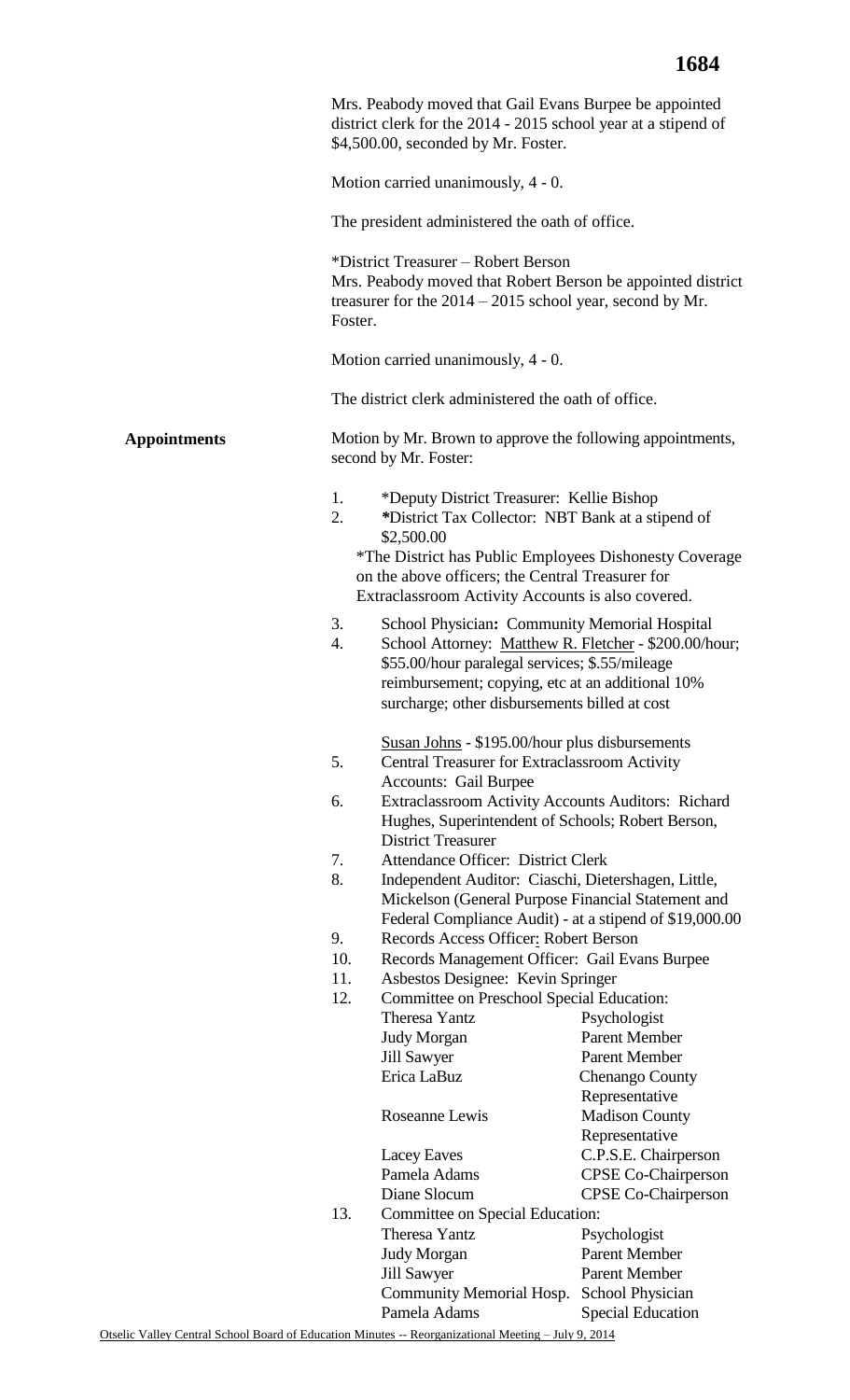|                                                                         |                                                 |                                               | Teacher/ CSE Co-                                            |
|-------------------------------------------------------------------------|-------------------------------------------------|-----------------------------------------------|-------------------------------------------------------------|
|                                                                         |                                                 |                                               | Chairperson                                                 |
|                                                                         | Anthony Zaia                                    |                                               | <b>Special Education</b>                                    |
|                                                                         |                                                 |                                               | Teacher                                                     |
|                                                                         | <b>Gregory Milunich</b>                         |                                               | <b>Special Education</b><br>Teacher                         |
|                                                                         | Diane Slocum                                    |                                               | <b>Special Education</b>                                    |
|                                                                         |                                                 |                                               | Teacher/ CSE Co-                                            |
|                                                                         |                                                 |                                               | Chairperson                                                 |
|                                                                         | Carrie Maxian                                   |                                               | <b>Special Education</b>                                    |
|                                                                         |                                                 |                                               | Teacher                                                     |
|                                                                         | Lacey Eaves                                     |                                               | Chairperson                                                 |
|                                                                         | Daniel Henner                                   |                                               | <b>High School Principal</b>                                |
|                                                                         | 504 Officer:<br>14.                             | Lacey Eaves                                   |                                                             |
|                                                                         | 15.                                             |                                               | Designee to Board of Directors, Delaware-Chenango-          |
|                                                                         |                                                 |                                               | Madison-Otsego BOCES Health Consortium: Richard             |
|                                                                         |                                                 | Hughes, Superintendent of Schools             |                                                             |
|                                                                         | 16.                                             |                                               | Alternate Designee to Board of Directors, Delaware-         |
|                                                                         |                                                 | Chenango-Madison-Otsego BOCES Health          |                                                             |
|                                                                         | Consortium: Robert Berson                       |                                               |                                                             |
|                                                                         | 17.                                             |                                               | DASA Coordinators: Lacey Eaves and Daniel Henner            |
|                                                                         |                                                 |                                               |                                                             |
|                                                                         | Motion carried, 5 - 0.                          |                                               |                                                             |
| Motion by Mrs. Peabody, to approve the following<br><b>Designations</b> |                                                 |                                               |                                                             |
|                                                                         | designations, second by Mrs. Marshall:          |                                               |                                                             |
|                                                                         |                                                 |                                               |                                                             |
|                                                                         | 1.                                              |                                               | <b>Official Bank Depository for All District Funds: NBT</b> |
|                                                                         |                                                 |                                               | Bank, South Otselic office JP Morgan Chase Bank,            |
|                                                                         | <b>Binghamton</b>                               |                                               |                                                             |
|                                                                         | 2.                                              |                                               | Board of Education Meeting Dates, Time and Location:        |
| $(FY'14/15 - #A1)$                                                      |                                                 |                                               | Third Wednesday, at 7:30 p.m. at alternating sites          |
|                                                                         | 3.                                              |                                               | Official Newspapers: The Evening Sun, The Mid-              |
|                                                                         | <b>York Weekly</b>                              |                                               |                                                             |
|                                                                         | 4.                                              |                                               | Payroll Calendar: Commencing with the July 11, 2014         |
|                                                                         | check, bi-weekly                                |                                               |                                                             |
|                                                                         | 5.                                              | Mileage Rate: Federal I.R.S. rate for mileage |                                                             |
|                                                                         | reimbursement                                   |                                               |                                                             |
|                                                                         | 6.                                              | Field Trip Mileage Rate: \$2.05 per mile      |                                                             |
|                                                                         | 7.<br>Copying Rate: \$.10 per page              |                                               |                                                             |
|                                                                         | 8.                                              | Date of Tax Warrant: September 1, 2014        |                                                             |
|                                                                         | 9.                                              |                                               | Annual BOCES Administrative Budget Vote and                 |
|                                                                         |                                                 | Board Member Election: April 28, 2014         |                                                             |
|                                                                         |                                                 |                                               |                                                             |
|                                                                         | Motion carried, 4 - 0.                          |                                               |                                                             |
|                                                                         |                                                 |                                               |                                                             |
| <b>Authorizations</b>                                                   | Motion by Mrs. Peabody to approve the following |                                               |                                                             |
|                                                                         | authorizations, second by Mr. Foster:           |                                               |                                                             |
|                                                                         | 1.                                              |                                               | Purchasing Agent: Richard Hughes, Superintendent of         |
|                                                                         | Schools                                         |                                               |                                                             |
|                                                                         | 2.                                              |                                               | Insurance Consultant: Dennis Mirabito, Craine &             |
|                                                                         | Mirabito, Sherburne, N.Y.                       |                                               |                                                             |
|                                                                         | 3.                                              |                                               | Payroll Certification: Richard Hughes, Superintendent       |
|                                                                         | of Schools                                      |                                               |                                                             |
|                                                                         | 4.                                              |                                               | Deputy Payroll Officer: Robert Berson, Business             |
|                                                                         | Administrator                                   |                                               |                                                             |
|                                                                         | 5.                                              |                                               | Authorization of Attendance of Board Members at             |
|                                                                         |                                                 | Conventions, Workshops, Conferences, and      |                                                             |
|                                                                         |                                                 |                                               | Memberships: Attendance authorized, with expenses.          |
|                                                                         | 6.                                              |                                               | Designation of Authorized Signatures on Checks:             |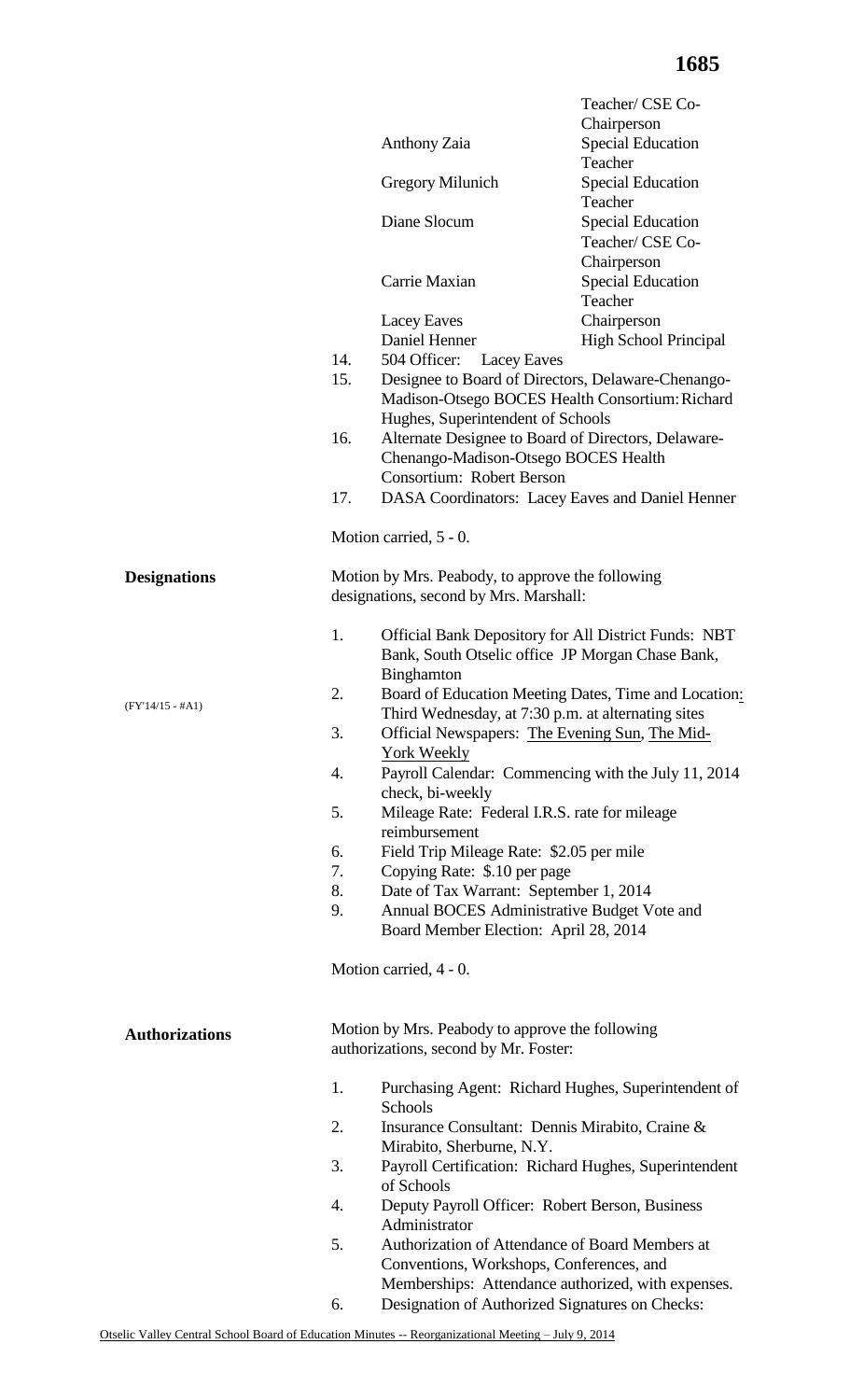|                          | Robert Berson, District Treasurer; Kellie Bishop,                                                           |
|--------------------------|-------------------------------------------------------------------------------------------------------------|
|                          | <b>Deputy District Treasurer</b>                                                                            |
|                          | Budget Transfers: Richard Hughes, Superintendent of<br>7.                                                   |
|                          | Schools<br>Authorization to Apply for Grants in Aid (State and<br>8.                                        |
|                          | Federal): Richard Hughes, Superintendent of Schools                                                         |
|                          | 9.<br>Preparing Bids: Robert Berson                                                                         |
|                          | 10.<br>Career and Technical Education Advisory Council:                                                     |
|                          | Delaware-Chenango-Madison-Otsego BOCES                                                                      |
|                          | 11.<br>Authorization to prepare Bond/Anticipation Notes:                                                    |
|                          | <b>Robert Berson</b>                                                                                        |
|                          | 12.<br><b>Authorize Staff Development Activities: Richard</b>                                               |
|                          | Hughes                                                                                                      |
|                          | 13.<br>Authorization of Treasurer to invest revenues with the                                               |
|                          | approval of the Superintendent: Robert Berson                                                               |
|                          | 14.<br>Authorization of Superintendent to request medical                                                   |
|                          | exams: Richard Hughes                                                                                       |
|                          | 15.<br>HIPPA Privacy Officer - Richard Hughes                                                               |
|                          | Medicaid Compliance Officer - Gail Evans Burpee<br>16.                                                      |
|                          |                                                                                                             |
|                          | Motion carried, 4 - 0.                                                                                      |
| <b>Policy Review and</b> | This meeting constitutes the annual review of the following                                                 |
| <b>Readoptions</b>       | policies:                                                                                                   |
|                          | Investment Policy - #5220                                                                                   |
|                          | Purchasing Policy - #5410                                                                                   |
|                          | District Safety Plan - #5681                                                                                |
|                          |                                                                                                             |
|                          | Motion by Mr. Foster, to readopt all policies in effect during                                              |
|                          | the previous year, second by Mrs. Peabody.                                                                  |
|                          |                                                                                                             |
|                          | Motion carried, 4 - 0.                                                                                      |
| <b>Miscellaneous</b>     |                                                                                                             |
| <b>Appointments</b>      | Chenango County School Boards Representative: Mrs.<br>Peabody volunteered. Mr. Foster moved to appoint Mrs. |
|                          | Peabody as the Chenango County School Boards                                                                |
|                          | Representative, second by Mr. Brown.                                                                        |
|                          |                                                                                                             |
|                          | Motion carried, 4 - 0.                                                                                      |
|                          |                                                                                                             |
|                          | Legislative Liaison: Mrs. Marshall moved to appoint Mr.                                                     |
|                          | Foster as the legislative liaison, second by Mrs. Peabody.                                                  |
|                          |                                                                                                             |
|                          | Motion carried, 4 - 0.                                                                                      |
| <b>Executive Session</b> | Motion by Mrs. Marshall to enter executive session at 7:47PM for                                            |
|                          | the purpose of a particular student matter as well as for the purpose                                       |
|                          | of the audit committee. Second by Mrs. Peabody.                                                             |
|                          |                                                                                                             |
|                          | Motion carried, 4 - 0.                                                                                      |
|                          |                                                                                                             |
|                          | Mr. and Mrs. Marvin as well as Mr. Jerry Mickelson joined the                                               |
|                          | Board.                                                                                                      |
|                          |                                                                                                             |
| <b>Open Session</b>      | Motion by Mr. Foster to resume open session at 9:06 PM, second                                              |
|                          | by Mr. Brown.                                                                                               |
|                          | Motion carried, 4 - 0.                                                                                      |
|                          |                                                                                                             |
| ROUTINE MATTERS          | Motion by Mrs. Peabody, second by Mr. Foster, to approve the                                                |
| Approval on Minutes of   | minutes of the June 18, 2014 meeting.                                                                       |
| <b>Previous Meetings</b> |                                                                                                             |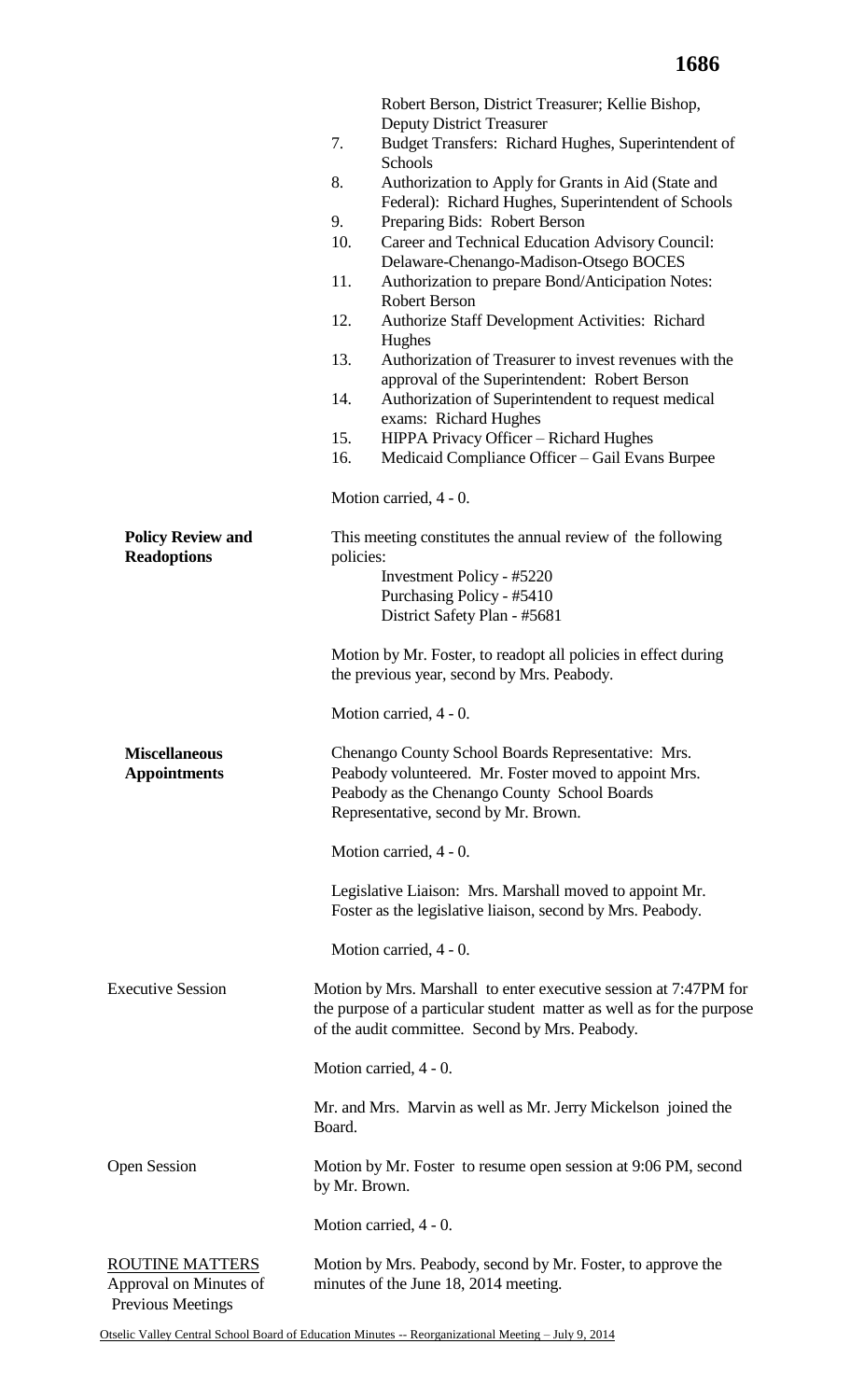|                                                                 | Motion carried, 4 - 0.                                                                                                                                                                                                                                                                                                                                                                                                                                                                                                                                                                                                                                                                                                                                                                                                                                                                                                                                                                                                                       |
|-----------------------------------------------------------------|----------------------------------------------------------------------------------------------------------------------------------------------------------------------------------------------------------------------------------------------------------------------------------------------------------------------------------------------------------------------------------------------------------------------------------------------------------------------------------------------------------------------------------------------------------------------------------------------------------------------------------------------------------------------------------------------------------------------------------------------------------------------------------------------------------------------------------------------------------------------------------------------------------------------------------------------------------------------------------------------------------------------------------------------|
| <b>Financial Reports</b>                                        | Tabled until the August meeting when all reports are available.                                                                                                                                                                                                                                                                                                                                                                                                                                                                                                                                                                                                                                                                                                                                                                                                                                                                                                                                                                              |
| Correspondence                                                  | A letter was received thanking Mrs. Robinson for her participation<br>at a recent conference.                                                                                                                                                                                                                                                                                                                                                                                                                                                                                                                                                                                                                                                                                                                                                                                                                                                                                                                                                |
| PUBLIC COMMENT                                                  | None at this time.                                                                                                                                                                                                                                                                                                                                                                                                                                                                                                                                                                                                                                                                                                                                                                                                                                                                                                                                                                                                                           |
| <b>REPORTS</b><br>Superintendent's                              | Mr. Hughes reported on the following items:<br>Update on building project. Floor and locker project<br>$\bullet$<br>moving along. The floor in the gymnasium needs to be<br>leveled and then that flooring installation will begin. The<br>Viking and medallion have been installed in the flooring<br>near the main entrance and gym. The paving will begin in<br>the near future. Tour will be given at the Alumni Banquet<br>on July $12^{\text{th}}$ .<br>The Facility and Safety committee will be meeting soon.<br>$\bullet$<br>Mr. Foster and Mrs. Peabody volunteered to serve on this<br>committee.<br>Update on the Pre-K program. There are 17 students<br>٠<br>interested and most want a full day program. The<br>guidelines are with up to 18 students, there is one teacher<br>and one aide.<br>There is a new deputy commissioner of education. His<br>$\bullet$<br>name is Cosimo Tangorra from the Utica area.<br>There was discussion on a Board retreat. Members will<br>$\bullet$<br>get available dates to Mr. Hughes. |
| High School Principal's                                         | Mr. Henner reported on the following items:<br>College course appeal process has been added to the<br>$\bullet$<br>student handbook.<br>Graduation went well in the Multi Purpose Room. He has<br>٠<br>ideas for next year.                                                                                                                                                                                                                                                                                                                                                                                                                                                                                                                                                                                                                                                                                                                                                                                                                  |
| Director of Curriculum,<br>Instruction, and Special<br>Programs | Mrs. Eaves reported on the following items:<br>Various end of year events.<br>Staff members are working on curriculum over the<br>summer.                                                                                                                                                                                                                                                                                                                                                                                                                                                                                                                                                                                                                                                                                                                                                                                                                                                                                                    |
| <b>Business Administrator's</b>                                 | Mr. Berson reported on the following items:<br>All the financial reports will be distributed next month.<br>$\bullet$<br>The school cafeteria roll over was completed on July 8,<br>$\bullet$<br>2014.<br>Operation and maintenance update<br>$\bullet$                                                                                                                                                                                                                                                                                                                                                                                                                                                                                                                                                                                                                                                                                                                                                                                      |
| $(FY'13/14 - #1)$                                               | Transportation report and bus leasing update.<br>Discussion on school meal pricing.<br>٠                                                                                                                                                                                                                                                                                                                                                                                                                                                                                                                                                                                                                                                                                                                                                                                                                                                                                                                                                     |
| Athletic Director's                                             | Two students are taking advantage of summer weight lifting<br>training.                                                                                                                                                                                                                                                                                                                                                                                                                                                                                                                                                                                                                                                                                                                                                                                                                                                                                                                                                                      |
| Board Member's                                                  | The following topics were discussed:<br>Mrs. Marshall reported that she felt graduation went well<br>$\bullet$<br>in the Multi Purpose Room.<br>A survey from the Chenango County School Boards'<br>$\bullet$<br>Association was previously distributed to the Board. It<br>was the consensus that Mrs. Peabody complete the survey<br>on behalf of the other members.<br>Mrs. Peabody reported that the workers on the capital<br>٠<br>project in Georgetown are very considerate and it is much                                                                                                                                                                                                                                                                                                                                                                                                                                                                                                                                            |

**1687**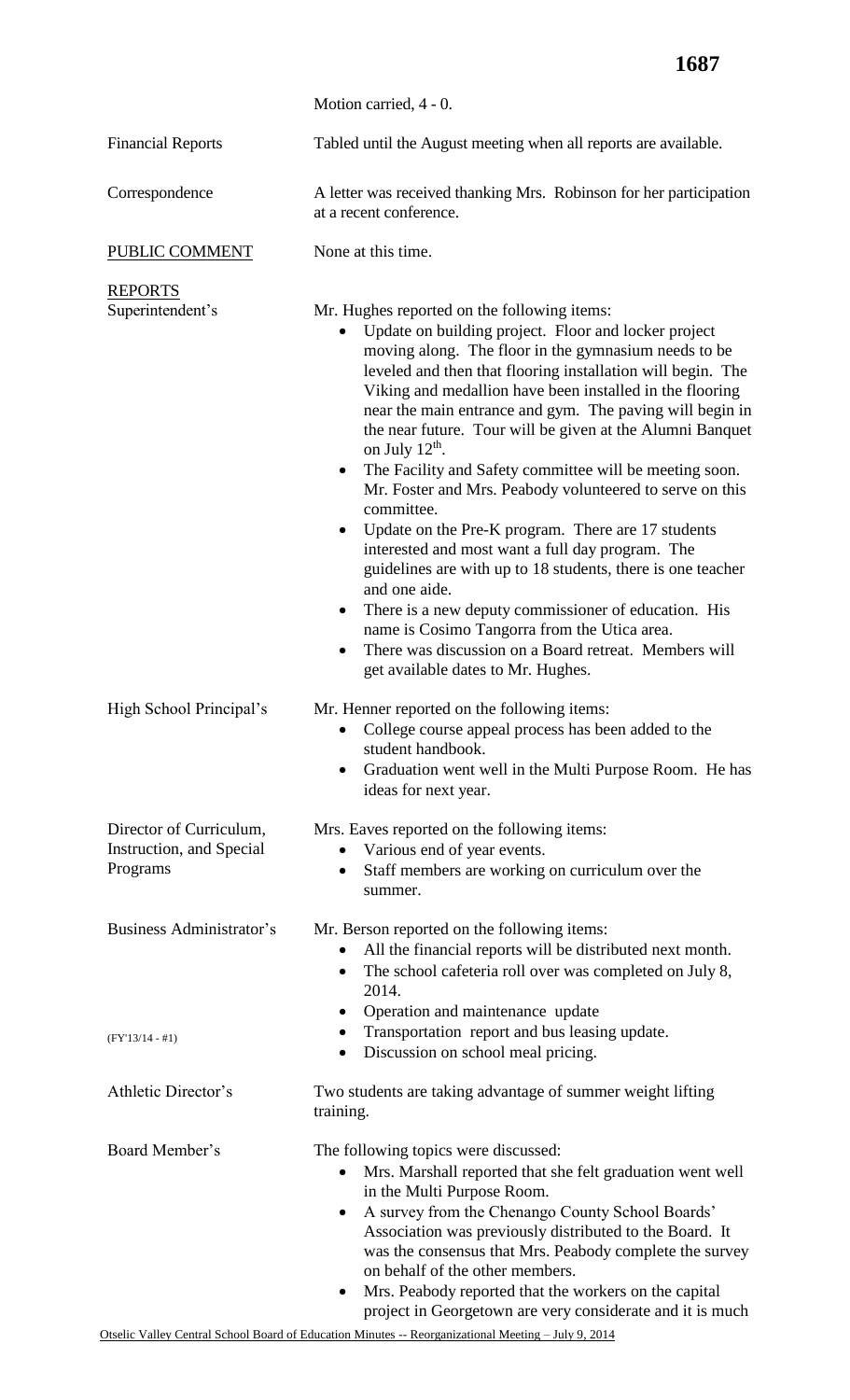appreciated.

## **UNFINISHED BUSINESS**

## **NEW BUSINESS**

Personnel Recommendations

Extra Curricular Appointments

Motion by Mr. Foster, upon the recommendation of the Superintendent of Schools, to approve the following personnel recommendations:

| <b>Shawn Rowe</b>       | Appointment as a<br>custodial worker at<br>a salary per the<br><b>OVEA</b> contract                                                                                               | Effective July 10,<br>2014                                  |
|-------------------------|-----------------------------------------------------------------------------------------------------------------------------------------------------------------------------------|-------------------------------------------------------------|
| Jennifer Merkel         | Conditional three<br>year probationary<br>appointment as an<br>elementary<br>teacher, at a salary<br>per the 2011-2015<br><b>OVTA</b> contract                                    | Effective September 2, 2014<br>through<br>September 1, 2014 |
| Eric Wentworth          | Appointment as a<br>summer school<br>teacher                                                                                                                                      | At a stipend per the<br><b>OVTA</b> contract                |
| <b>Colleen Morse</b>    | Appointment as a<br>summer school<br>teacher                                                                                                                                      | At a stipend per the<br><b>OVTA</b> contract                |
| Pamela Ross             | Appointment as a<br>summer school<br>teacher                                                                                                                                      | At a stipend per the<br><b>OVTA</b> contract                |
| <b>Jacob Preston</b>    | Appointment as a<br>summer school<br>teacher                                                                                                                                      | At a stipend per the<br><b>OVTA</b> contract                |
| Diane Slocum            | Appointment as a<br>summer school<br>teacher                                                                                                                                      | At a stipend per the<br><b>OVTA</b> contract                |
| Anthony Zaia            | Appointment as a<br>summer school<br>teacher                                                                                                                                      | At a stipend per the<br><b>OVTA</b> contract                |
| Second by Mrs. Peabody. |                                                                                                                                                                                   |                                                             |
| Motion carried, 4 - 0.  |                                                                                                                                                                                   |                                                             |
|                         | Motion by Mrs. Peabody, upon the recommendation of the<br>Superintendent of Schools to approve the following appointments<br>to the LINKS team for the $2013 - 2014$ school year: |                                                             |
| Roy Marshall            | Appointment as the<br>outdoor scoreboard<br>operator for the<br>2014-2015 school<br>year                                                                                          | At a stipend per the<br>2011-2015 OVTA<br>contract          |
| JaimeLynne Davis        | Appointment to the<br>2014-2015 LINKS<br>Committee                                                                                                                                | At a stipend per the<br>2011-2015 OVTA<br>contract          |
| Lacey Eaves             | Appointment to the<br>2014-2015 LINKS<br>Committee                                                                                                                                |                                                             |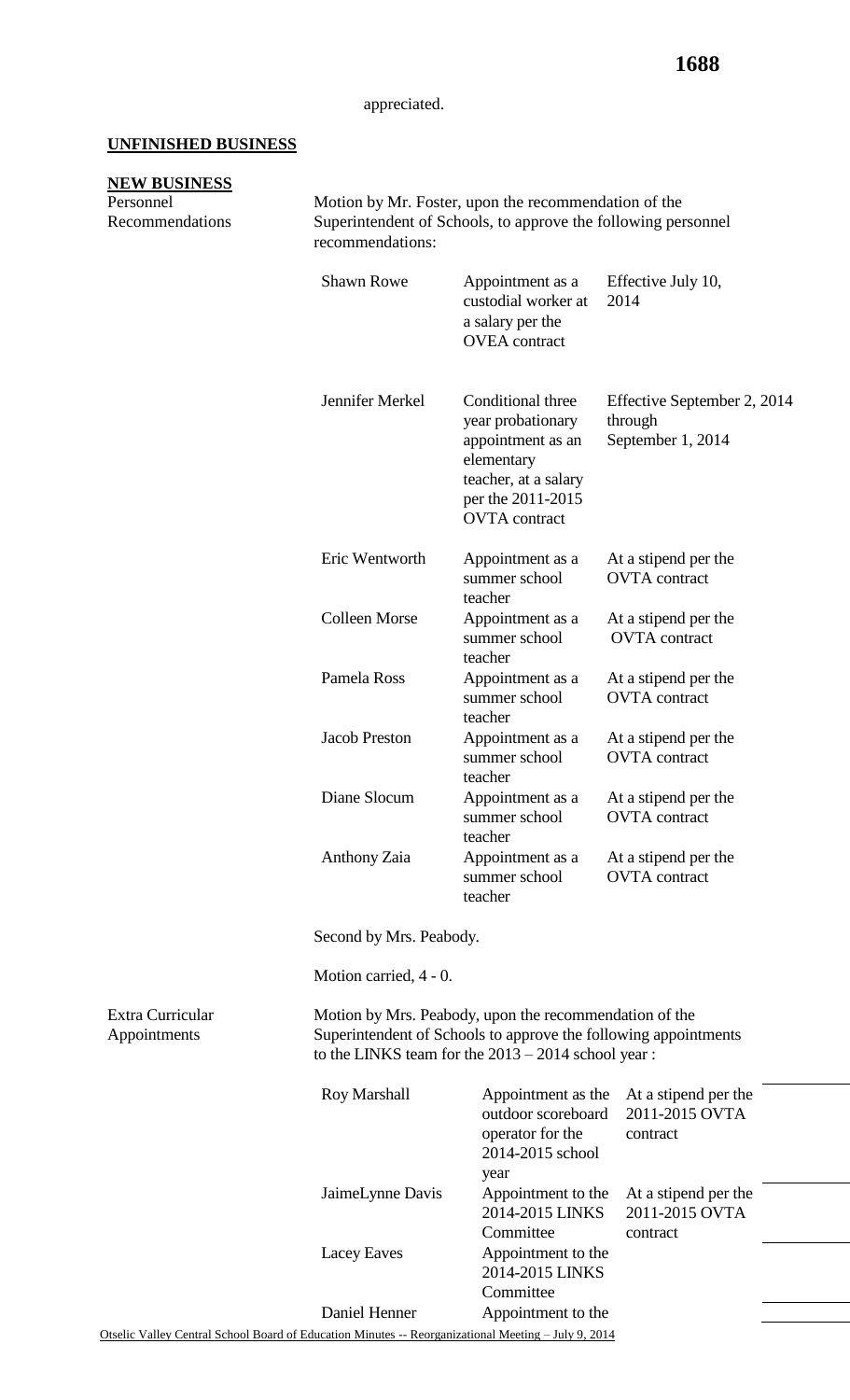|                                                                                 |                                                                                                                                                                                                                                                                                                            | 2014-2015 LINKS                                    |                                                    |  |
|---------------------------------------------------------------------------------|------------------------------------------------------------------------------------------------------------------------------------------------------------------------------------------------------------------------------------------------------------------------------------------------------------|----------------------------------------------------|----------------------------------------------------|--|
|                                                                                 |                                                                                                                                                                                                                                                                                                            | Committee                                          |                                                    |  |
|                                                                                 | <b>Richard Hughes</b>                                                                                                                                                                                                                                                                                      | Appointment to the<br>2014-2015 LINKS              |                                                    |  |
|                                                                                 |                                                                                                                                                                                                                                                                                                            | Committee                                          |                                                    |  |
|                                                                                 | Kimberly Kalem                                                                                                                                                                                                                                                                                             | Appointment to the<br>2014-2015 LINKS              |                                                    |  |
|                                                                                 |                                                                                                                                                                                                                                                                                                            | Committee                                          |                                                    |  |
|                                                                                 | Carrie Maxian                                                                                                                                                                                                                                                                                              | Appointment to the<br>2014-2015 LINKS<br>Committee | At a stipend per the<br>2011-2015 OVTA<br>contract |  |
|                                                                                 | <b>Rosemary McGrath</b>                                                                                                                                                                                                                                                                                    | Appointment to the<br>2014-2015 LINKS              | At a stipend per the<br>2011-2015 OVTA             |  |
|                                                                                 |                                                                                                                                                                                                                                                                                                            | Committee                                          | contract                                           |  |
|                                                                                 | Jenny Osowski                                                                                                                                                                                                                                                                                              | Appointment to the<br>2014-2015 LINKS              | At a stipend per the<br>2011-2015 OVTA             |  |
|                                                                                 | Pamela Ross                                                                                                                                                                                                                                                                                                | Committee<br>Appointment to the                    | contract<br>At a stipend per the                   |  |
|                                                                                 |                                                                                                                                                                                                                                                                                                            | 2014-2015 LINKS<br>Committee                       | 2011-2015 OVTA<br>contract                         |  |
|                                                                                 | Diane Slocum                                                                                                                                                                                                                                                                                               | Appointment to the                                 | At a stipend per the                               |  |
|                                                                                 |                                                                                                                                                                                                                                                                                                            | 2014-2015 LINKS<br>Committee                       | 2011-2015 OVTA<br>contract                         |  |
|                                                                                 | Eric Wentworth                                                                                                                                                                                                                                                                                             | Appointment to the<br>2014-2015 LINKS              | At a stipend per the<br>2011-2015 OVTA             |  |
|                                                                                 |                                                                                                                                                                                                                                                                                                            | Committee                                          | contract                                           |  |
|                                                                                 | <b>Matthew Williams</b>                                                                                                                                                                                                                                                                                    | Appointment to the<br>2014-2015 LINKS              | At a stipend per the<br>2011-2015 OVTA             |  |
|                                                                                 |                                                                                                                                                                                                                                                                                                            | Committee                                          | contract                                           |  |
|                                                                                 | Gregory Winn                                                                                                                                                                                                                                                                                               | Appointment to the<br>2014-2015 LINKS<br>Committee | At a stipend per the<br>2011-2015 OVTA<br>contract |  |
|                                                                                 | Lori Youngs                                                                                                                                                                                                                                                                                                | Appointment to the                                 | At a stipend per the                               |  |
|                                                                                 |                                                                                                                                                                                                                                                                                                            | 2014-2015 LINKS<br>Committee                       | 2011-2015 OVTA<br>contract                         |  |
|                                                                                 | Second by Mr. Foster.                                                                                                                                                                                                                                                                                      |                                                    |                                                    |  |
|                                                                                 | Motion carried, 4 - 0.                                                                                                                                                                                                                                                                                     |                                                    |                                                    |  |
| Annual Renewal of the Free<br>and Reduced Lunch and<br><b>Breakfast Program</b> | Motion by Mr. Brown, upon the recommendation of the<br>Superintendent of Schools, to renew the application for the free and<br>reduced lunch and breakfast program for the 2014-2015 school year<br>Second by Mrs. Peabody.                                                                                |                                                    |                                                    |  |
|                                                                                 | Motion carried, 4 - 0.                                                                                                                                                                                                                                                                                     |                                                    |                                                    |  |
| <b>Internal Claims Auditor</b>                                                  | Motion by Mrs. Marshall, upon the recommendation of the<br>Superintendent of Schools, to appoint Delaware-Chenango-<br>Madison-Otsego BOCES Central Business Office to the position of<br>District Internal Claims Auditor for the 2014-2015 school year, at<br>a fee of \$2,099.00. Second by Mr. Foster. |                                                    |                                                    |  |
|                                                                                 | Motion carried, 4 - 0.                                                                                                                                                                                                                                                                                     |                                                    |                                                    |  |
| Committee on Special<br>Education<br>Recommendations                            | Motion by Mrs. Peabody, upon the recommendation of the<br>Superintendent of Schools, to accept the recommendations of the<br>Committee of Special Education resulting from the meetings on<br>June 20, 2014. Second by Mr. Foster.                                                                         |                                                    |                                                    |  |
|                                                                                 |                                                                                                                                                                                                                                                                                                            |                                                    |                                                    |  |

Motion carried, 4 - 0.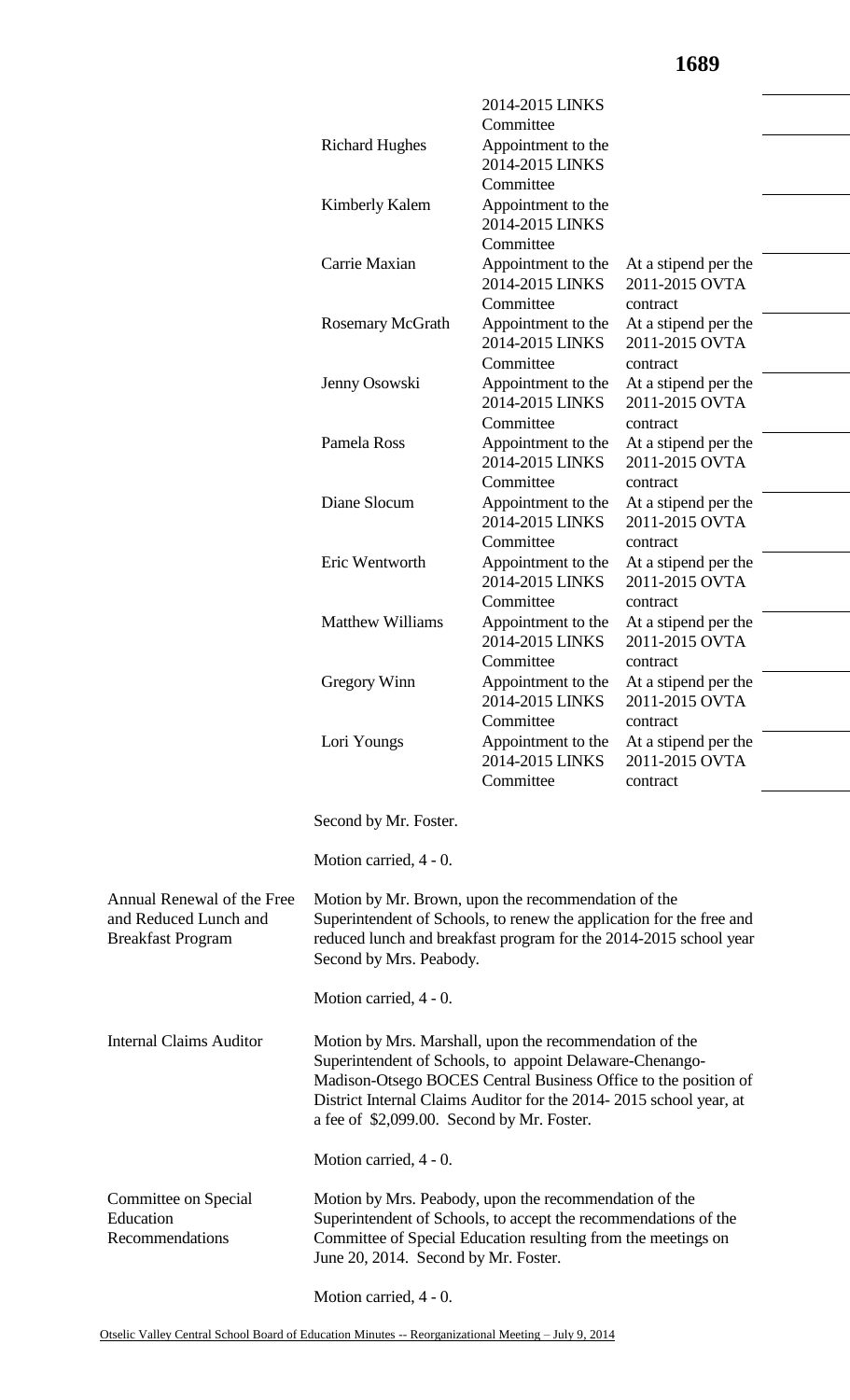| <b>Career and Technical</b><br><b>Advisory Council</b>                   | Motion by Mr. Brown, upon the recommendation of the<br>Superintendent of Schools, to authorize the Career and Technical<br>Education Advisory Council to act as the advisory council for the<br>District. Second by Mr. Foster.                                           |
|--------------------------------------------------------------------------|---------------------------------------------------------------------------------------------------------------------------------------------------------------------------------------------------------------------------------------------------------------------------|
|                                                                          | Motion carried, 4 - 0.                                                                                                                                                                                                                                                    |
| <b>Approved Preschool</b><br>Programs                                    | Motion by Mrs. Marshall, upon the recommendation of the<br>Superintendent of Schools, to approve the Fransizka Racker Center<br>and the Cortland YMCA, both sponsored by the Family<br>Enrichment Network as preschool programs for the District.<br>Second by Mr. Brown. |
|                                                                          | Motion carried, 4 - 0.                                                                                                                                                                                                                                                    |
| Code Of Conduct<br>$(FY'14/15 - #2)$                                     | Motion by Mr. Brown, upon the recommendation of the<br>Superintendent of Schools, to approve the Code of Conduct.<br>Second by Mrs. Marshall.                                                                                                                             |
|                                                                          | Motion carried, 4 - 0.                                                                                                                                                                                                                                                    |
| 2014-2015 Student<br>Handbook<br>$(FY'14/15 - #3)$                       | Motion Mrs. Peabody, upon the recommendation of the<br>Superintendent of Schools, to approve the 2014-2015 student<br>handbook. Second by Mr. Foster.                                                                                                                     |
|                                                                          | Motion carried, 4 - 0.                                                                                                                                                                                                                                                    |
| <b>Municipal Cooperative</b><br><b>Agreement</b> for Health<br>Insurance | Motion by Mr. Foster, to accept the municipal cooperative<br>agreement with DCMO BOCES for health insurance. Second by<br>Mrs. Peabody.                                                                                                                                   |
|                                                                          | Motion carried, 4 - 0.                                                                                                                                                                                                                                                    |
| Declaration of Surplus<br>Items<br>$(FY'14/15 - #4)$                     | Motion by Mrs. Marshall, upon the recommendation of the<br>Superintendent of Schools, to declare the list of items as surplus<br>and to dispose of them as appropriate. Second by Mr. Foster.<br>Motion carried, 4 - 0.                                                   |
| <b>Authorization for Budgetary</b><br><b>Transfers</b>                   | Motion by Mr. Foster, that the Superintendent be authorized to<br>make budgetary transfers between and among reserve fund, the<br>debt service fund, and the general, federal, capital and lunch funds.<br>Second by Mrs. Peabody.                                        |
|                                                                          | Motion carried, 4 - 0.                                                                                                                                                                                                                                                    |
| 2014-2015 Lunch and<br><b>Breakfast Prices</b><br>$(FY14/15 - #5)$       | Motion by Mrs. Marshall, upon the recommendation of the<br>Superintendent of Schools, to approve the lunch and breakfast<br>prices for the 2014-2015 school year. Second by Mr. Foster.                                                                                   |
|                                                                          | Motion carried, 4 - 0.                                                                                                                                                                                                                                                    |
| <b>PUBLIC COMMENT</b>                                                    | Ms. Slocum reported the officers of the OVTA are as follows:<br>Diane Slocum, President, Pamela Adams, Vice President, Sally<br>Bucalo, Secretary, and Julie Hammer is the treasurer. They are in<br>the process of developing a mission statement and goals.             |
| <b>Executive Session</b>                                                 | Motion by Mr. Brown to enter executive session at 9:51 PM for a<br>particular personnel matter as it relates to a contractual issue,<br>second by Mr. Foster.                                                                                                             |
|                                                                          | Motion carried, 4 - 0.                                                                                                                                                                                                                                                    |